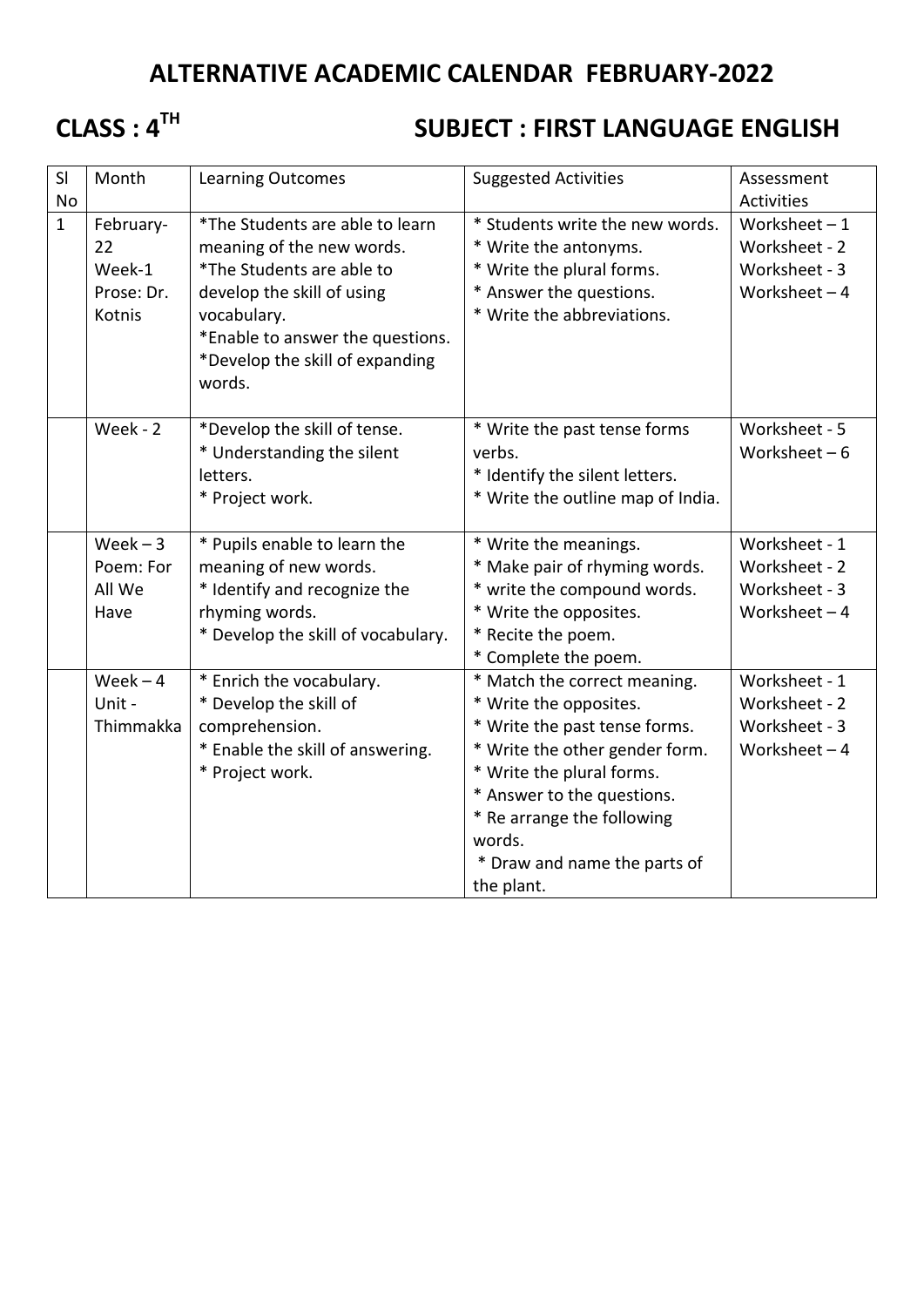#### Worksheets

| 4 <sup>th</sup> Standard               | Unit - 9 Dr. Kotnis                            |  |
|----------------------------------------|------------------------------------------------|--|
| I. Write the meaning of the new words. |                                                |  |
| 1. Gratitude<br>$\equiv$               |                                                |  |
| 2. Wound                               | $=$                                            |  |
| 3. Remarkable =                        |                                                |  |
| 4. Determination=                      |                                                |  |
| 5. Delegation $=$                      |                                                |  |
|                                        | II. Write the antonyms of the following words. |  |
| 1. Remember                            | X                                              |  |
| 2. After                               | X                                              |  |
| 3. Help                                | X                                              |  |
| 4. Weak                                | X                                              |  |
| 5. Death                               | X                                              |  |
|                                        | III. Answer the following questions.           |  |
|                                        | 1. Where was Dwarakanath Kotnis born?          |  |
|                                        |                                                |  |
|                                        | 2. What did he want to become?                 |  |
|                                        |                                                |  |
|                                        | 3. Write the abbreviations of the following.   |  |
| 1. S.S.L.C.                            |                                                |  |
| 2. B.A.                                |                                                |  |
| 3. M.B.B.S.                            |                                                |  |
| 4. M.Sc.                               |                                                |  |
| IV. Write the plurals of.              |                                                |  |
| 1. Man                                 |                                                |  |
| 2. Country                             |                                                |  |
| 3. Dream                               |                                                |  |
| 4. Family                              |                                                |  |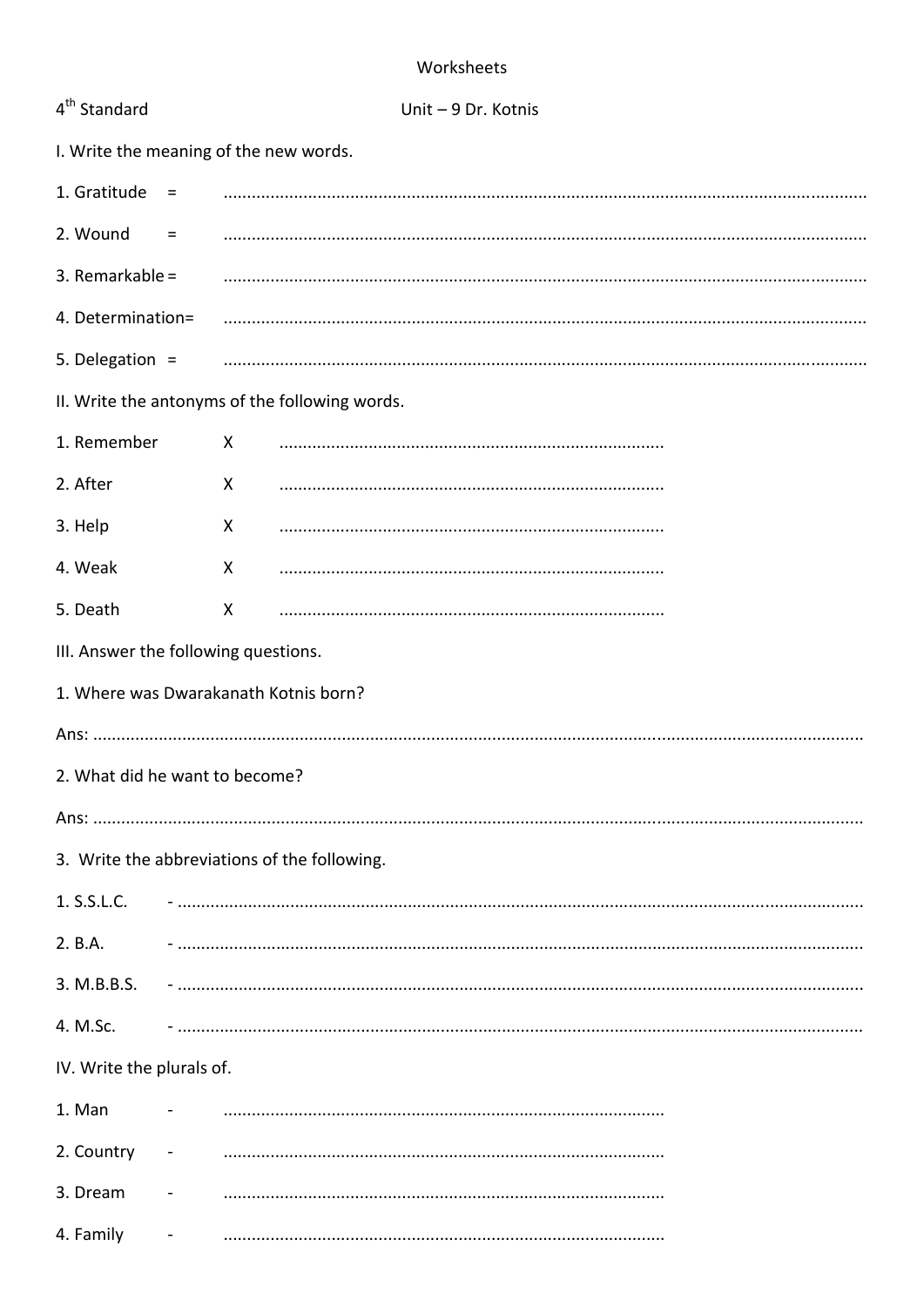| 5. Soldier                                            |  |  |  |
|-------------------------------------------------------|--|--|--|
| V. Write the past tense forms of the following words. |  |  |  |
|                                                       |  |  |  |
| 2.60                                                  |  |  |  |
| 3. Mourn                                              |  |  |  |
| 4. Is                                                 |  |  |  |
| 5. Wound                                              |  |  |  |
| VII. Identify the silent letters.                     |  |  |  |
| 1. Walk                                               |  |  |  |
| 2. Knee                                               |  |  |  |
| 3. Hour                                               |  |  |  |
| 4. Comb                                               |  |  |  |
| 5. Knock                                              |  |  |  |
| VIII. Write the outline map of India.                 |  |  |  |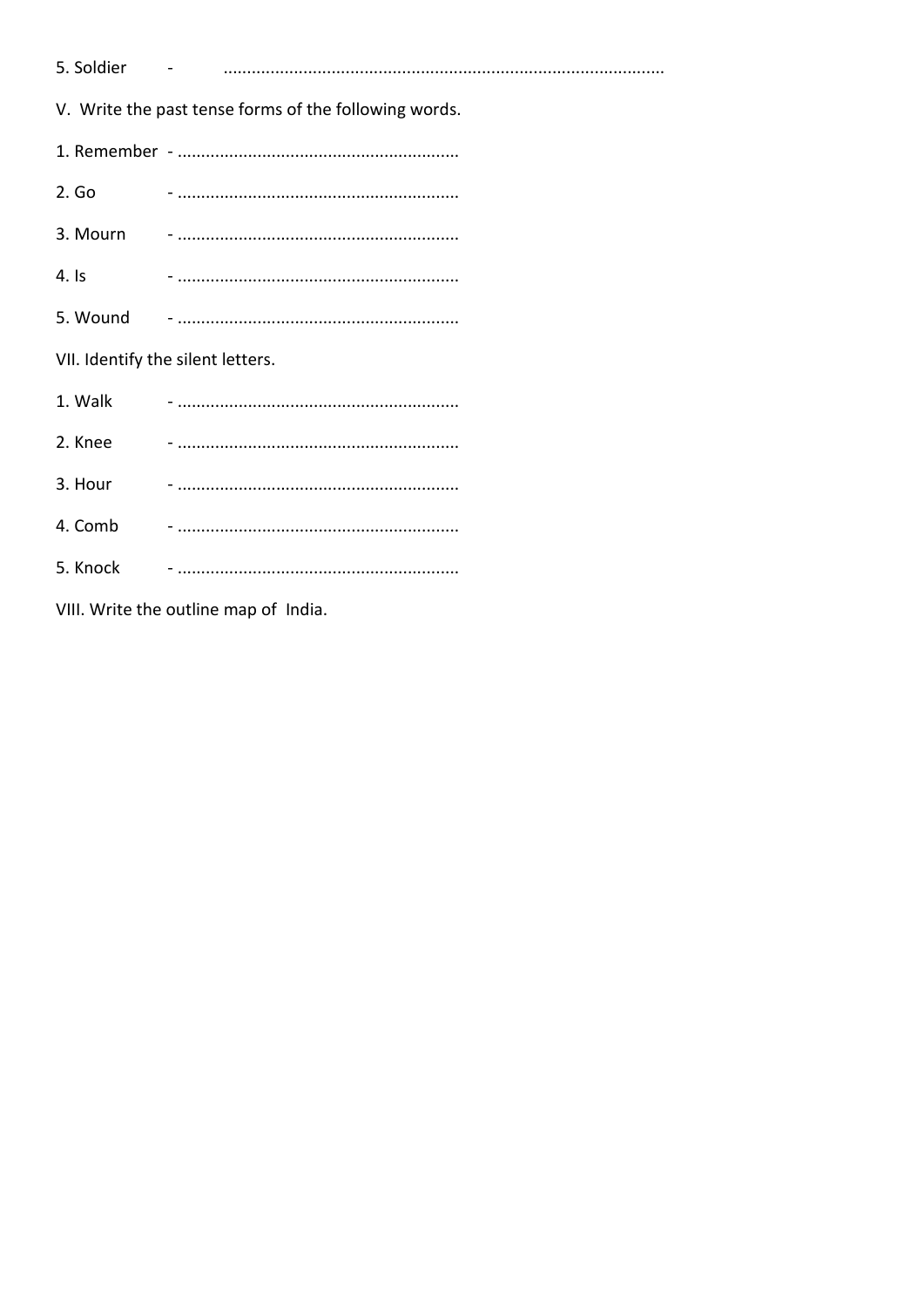#### Poem: For All We Have.

| I. Write the new meaning of.      |   |                                                               |  |  |  |
|-----------------------------------|---|---------------------------------------------------------------|--|--|--|
| 1. Delight                        |   |                                                               |  |  |  |
| 2. Presence                       |   |                                                               |  |  |  |
| 3. Embrace                        |   |                                                               |  |  |  |
| 4. Certain                        |   |                                                               |  |  |  |
| 5. Proud                          |   |                                                               |  |  |  |
|                                   |   | II. Ten words are given below make a 5 pair of rhyming words. |  |  |  |
|                                   |   | Right, smile, air, day, one, away, done, mile, delight, near. |  |  |  |
| III. Write the compound words of. |   |                                                               |  |  |  |
| 1.Table                           |   |                                                               |  |  |  |
| 2. Cup                            |   |                                                               |  |  |  |
| 3. Pen                            |   |                                                               |  |  |  |
| 4. Door                           |   |                                                               |  |  |  |
| 5. Bread                          |   |                                                               |  |  |  |
| IV. Write the opposites of.       |   |                                                               |  |  |  |
| 1. Pure                           | X |                                                               |  |  |  |
| 2. Love                           | X |                                                               |  |  |  |
| 3. Proud                          | X |                                                               |  |  |  |
| 4. Freedom                        | X |                                                               |  |  |  |
| 5. Past                           | X |                                                               |  |  |  |
| V. Complete the poem.             |   |                                                               |  |  |  |
|                                   |   |                                                               |  |  |  |
|                                   |   |                                                               |  |  |  |
|                                   |   |                                                               |  |  |  |
|                                   |   |                                                               |  |  |  |

VI. Recite the poem [ First 8 lines].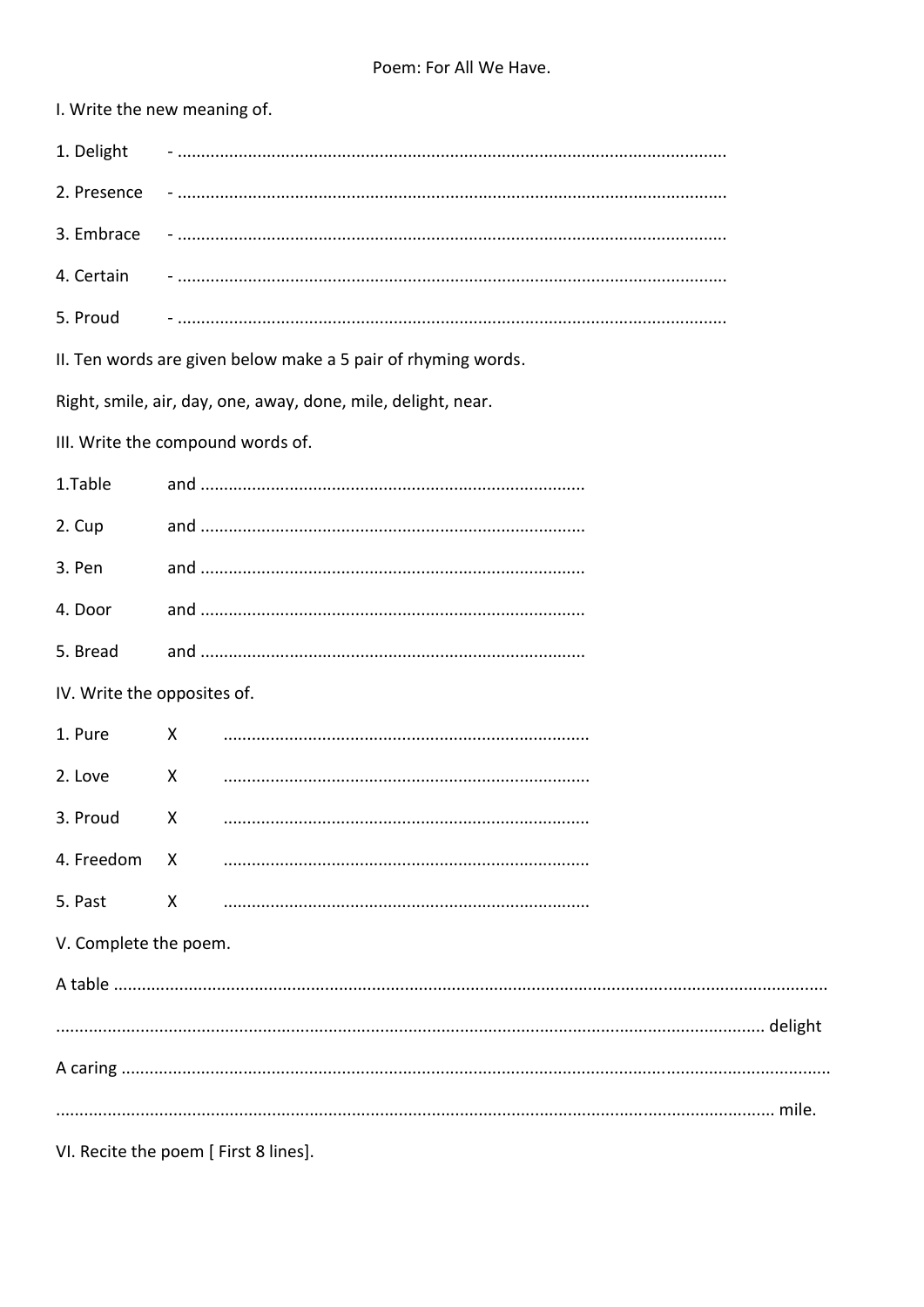#### Unit: 10 - Thimmakka.

| I. Match the correct meaning.      |                                          |                           |  |  |
|------------------------------------|------------------------------------------|---------------------------|--|--|
| 1. Labourers -                     |                                          | young trees               |  |  |
| 2. Saplings                        | $\sim$                                   | workers<br>$\blacksquare$ |  |  |
| 3. Effort                          | $\blacksquare$                           | show                      |  |  |
| 4. Display                         | $\frac{1}{2}$                            | hard work                 |  |  |
| II. Write the opposite words.      |                                          |                           |  |  |
| 1. Poor                            | X                                        |                           |  |  |
| 2. After                           | X                                        |                           |  |  |
| 3. Busy                            | X                                        |                           |  |  |
| 4. Fresh                           | X                                        |                           |  |  |
| 5. Major                           | X                                        |                           |  |  |
| III. Write the past tense form of. |                                          |                           |  |  |
| 1. Spent                           |                                          |                           |  |  |
| 2. Look                            |                                          |                           |  |  |
| 3. Start                           |                                          |                           |  |  |
| 4. Begin                           |                                          |                           |  |  |
| 5. Grow                            |                                          |                           |  |  |
| IV. Write the other gender form.   |                                          |                           |  |  |
| 1. Husband                         | $\blacksquare$                           |                           |  |  |
| 2. Uncle                           | $\sim$                                   |                           |  |  |
| 3. King                            | ۰.                                       |                           |  |  |
| 4. Hero                            | $\frac{1}{2} \left( \frac{1}{2} \right)$ |                           |  |  |
| 5. Sir                             |                                          |                           |  |  |
| V. Re arrange the following words. |                                          |                           |  |  |
| 1. She grow to decided something.  |                                          |                           |  |  |
|                                    |                                          |                           |  |  |
| 2. They more planting continued.   |                                          |                           |  |  |
|                                    |                                          |                           |  |  |